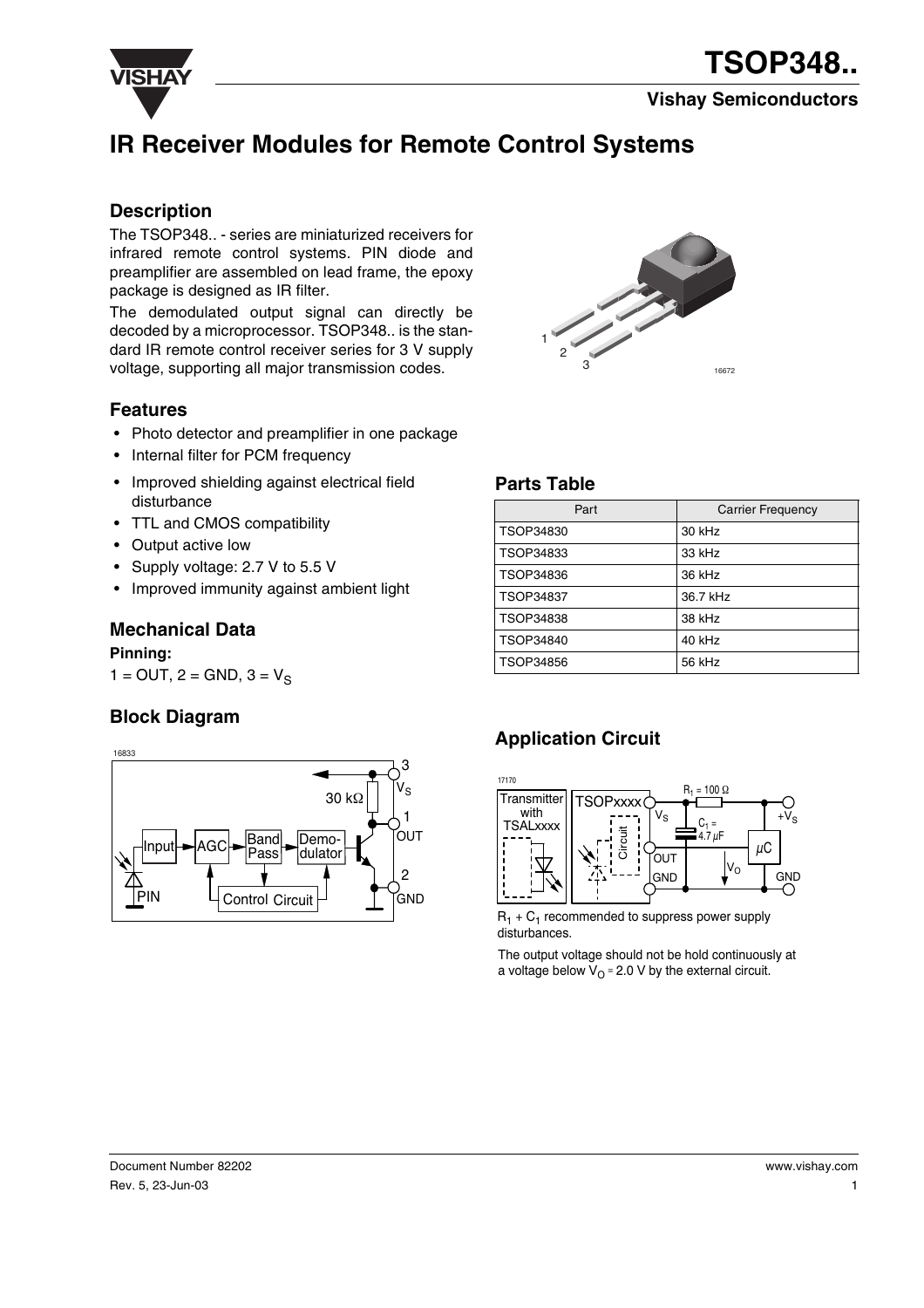## **Vishay Semiconductors**



### **Absolute Maximum Ratings**

 $T_{amb}$  = 25 °C, unless otherwise specified

| Parameter                          | Test condition                 | Symbol           | Value                     | Unit |
|------------------------------------|--------------------------------|------------------|---------------------------|------|
| Supply Voltage                     | (Pin 3)                        | $V_{\rm S}$      | $-0.3$ to $+6.0$          | v    |
| <b>Supply Current</b>              | (Pin 3)                        | ı <sub>s</sub>   | 3                         | mA   |
| Output Voltage                     | (Pin 1)                        | $V_{\rm O}$      | $-0.3$ to<br>$(VS + 0.3)$ | v    |
| <b>Output Current</b>              | (Pin 1)                        | Ιo               | 10                        | mA   |
| Junction Temperature               |                                |                  | 100                       | °C   |
| Storage Temperature Range          |                                | $T_{\text{stg}}$ | $-25$ to $+85$            | °C   |
| <b>Operating Temperature Range</b> |                                | $T_{amb}$        | $-25$ to $+85$            | °C   |
| Power Consumption                  | $(T_{amb} \leq 85 \text{ °C})$ | $P_{\text{tot}}$ | 30                        | mW   |
| <b>Soldering Temperature</b>       | $t \leq 10$ s, 1 mm from case  | $T_{sd}$         | 260                       | °C   |

### **Electrical and Optical Characteristics**

 $T_{amb}$  = 25 °C, unless otherwise specified

| Parameter                    | <b>Test condition</b>                                                                                                                                         | Symbol                                    | Min | Typ. | Max | Unit              |
|------------------------------|---------------------------------------------------------------------------------------------------------------------------------------------------------------|-------------------------------------------|-----|------|-----|-------------------|
| Supply Current (Pin 3)       | $E_v = 0$                                                                                                                                                     | l <sub>SD</sub>                           | 0.7 | 1.2  | 1.5 | mA                |
|                              | $E_v = 40$ klx, sunlight                                                                                                                                      | I <sub>SH</sub>                           |     | 1.3  |     | mA                |
| Supply Voltage               |                                                                                                                                                               | $V_S$                                     | 2.7 |      | 5.5 | $\mathsf{V}$      |
| <b>Transmission Distance</b> | $E_v = 0$ , test signal see fig.1,<br>IR diode TSAL6200,<br>$I_F = 250$ mA                                                                                    | d                                         |     | 35   |     | m                 |
| Output Voltage Low (Pin 1)   | $I_{OSL}$ = 0.5 mA, E <sub>e</sub> = 0.7 mW/m <sup>2</sup> ,<br>test signal see fig. 1                                                                        | $V_{OSL}$                                 |     |      | 250 | mV                |
| Irradiance (30-40 kHz)       | $V_S = 3 V$<br>Pulse width tolerance:<br>$t_{pi}$ - 5/f <sub>o</sub> < $t_{po}$ < $t_{pi}$ + 6/f <sub>o</sub> ,<br>test signal see fig.1                      | $E_{e \text{ min}}$                       |     | 0.2  | 0.4 | mW/m <sup>2</sup> |
| Irradiance (56 kHz)          | $V_S = 3 V$<br>Pulse width tolerance:<br>$t_{pi}$ - 5/f <sub>o</sub> < $t_{po}$ < $t_{pi}$ + 6/f <sub>o</sub> ,<br>test signal see fig.1                      | $\mathsf{E}_{\mathsf{e}\min}$             |     | 0.3  | 0.5 | mW/m <sup>2</sup> |
| Irradiance (30-40 kHz)       | $V_S = 5 V$<br>Pulse width tolerance:<br>$t_{\text{pi}}$ - 5/f <sub>o</sub> < $t_{\text{po}}$ < $t_{\text{pi}}$ + 6/f <sub>o</sub> ,<br>test signal see fig.1 | $\mathsf{E}_{\mathsf{e}\min}$             |     | 0.35 | 0.5 | mW/m <sup>2</sup> |
| Irradiance (56 kHz)          | $V_S = 5 V$<br>Pulse width tolerance:<br>$t_{pi}$ - 5/f <sub>o</sub> < $t_{po}$ < $t_{pi}$ + 6/f <sub>o</sub> ,<br>test signal see fig.1                      | $E_{\text{e min}}$                        |     | 0.45 | 0.6 | mW/m <sup>2</sup> |
| Irradiance                   | $t_{pi}$ - 5/f <sub>o</sub> < $t_{po}$ < $t_{pi}$ + 6/f <sub>o</sub> ,<br>test signal see fig. 1                                                              | $\mathsf{E}_{\mathsf{e} \; \mathsf{max}}$ | 30  |      |     | W/m <sup>2</sup>  |
| <b>Directivity</b>           | Angle of half transmission<br>distance                                                                                                                        | $\varphi_{1/2}$                           |     | ±45  |     | deg               |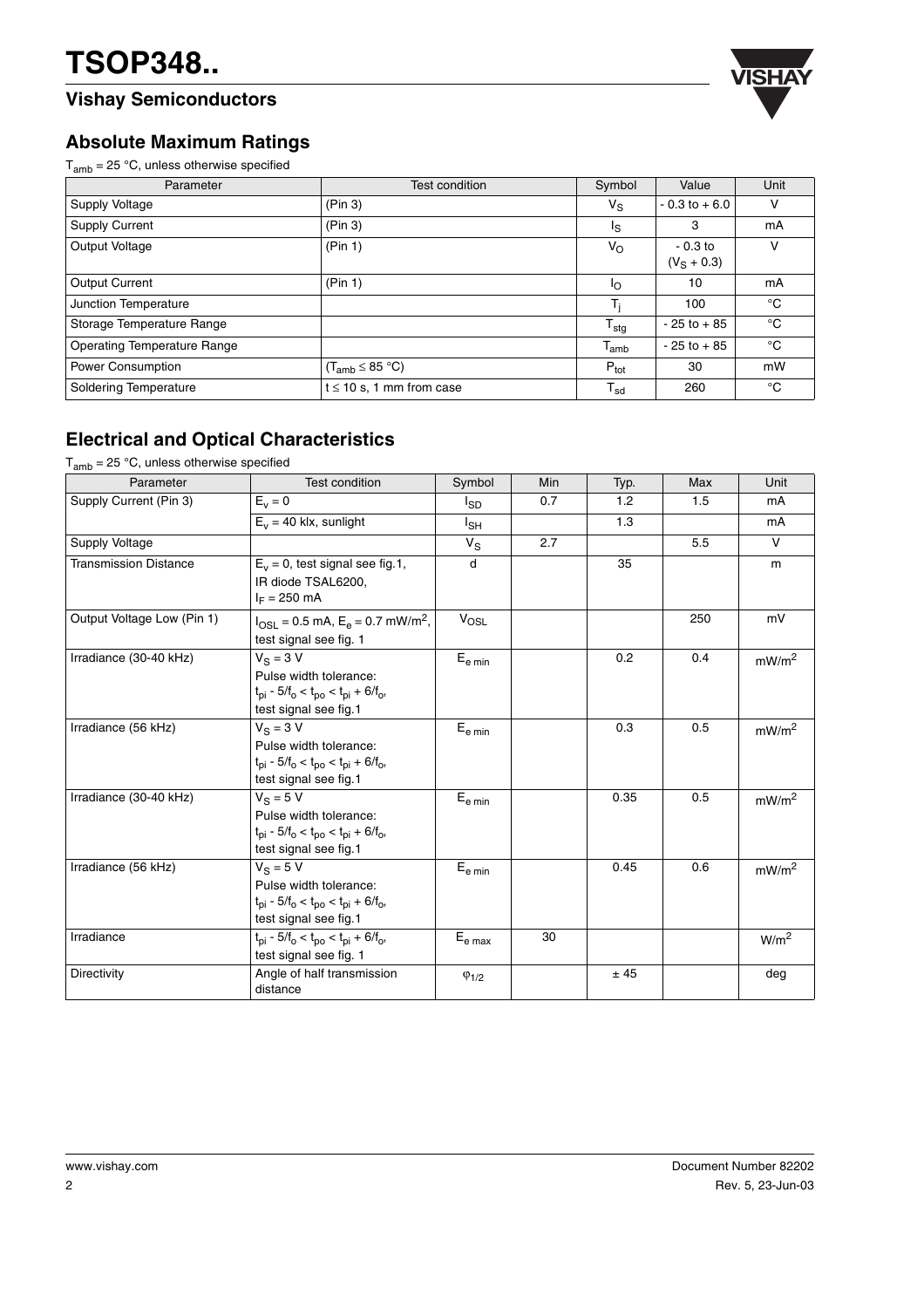

# **VISHAY TSOP348.. Vishay Semiconductors**

### **Typical Characteristics**  $(T_{amb} = 25 \degree C$  unless otherwise specified)



Figure 1. Output Function



Figure 2. Pulse Length and Sensitivity in Dark Ambient



Figure 3. Output Function



Figure 4. Output Pulse Diagram



Figure 5. Frequency Dependence of Responsivity



Figure 6. Sensitivity in Bright Ambient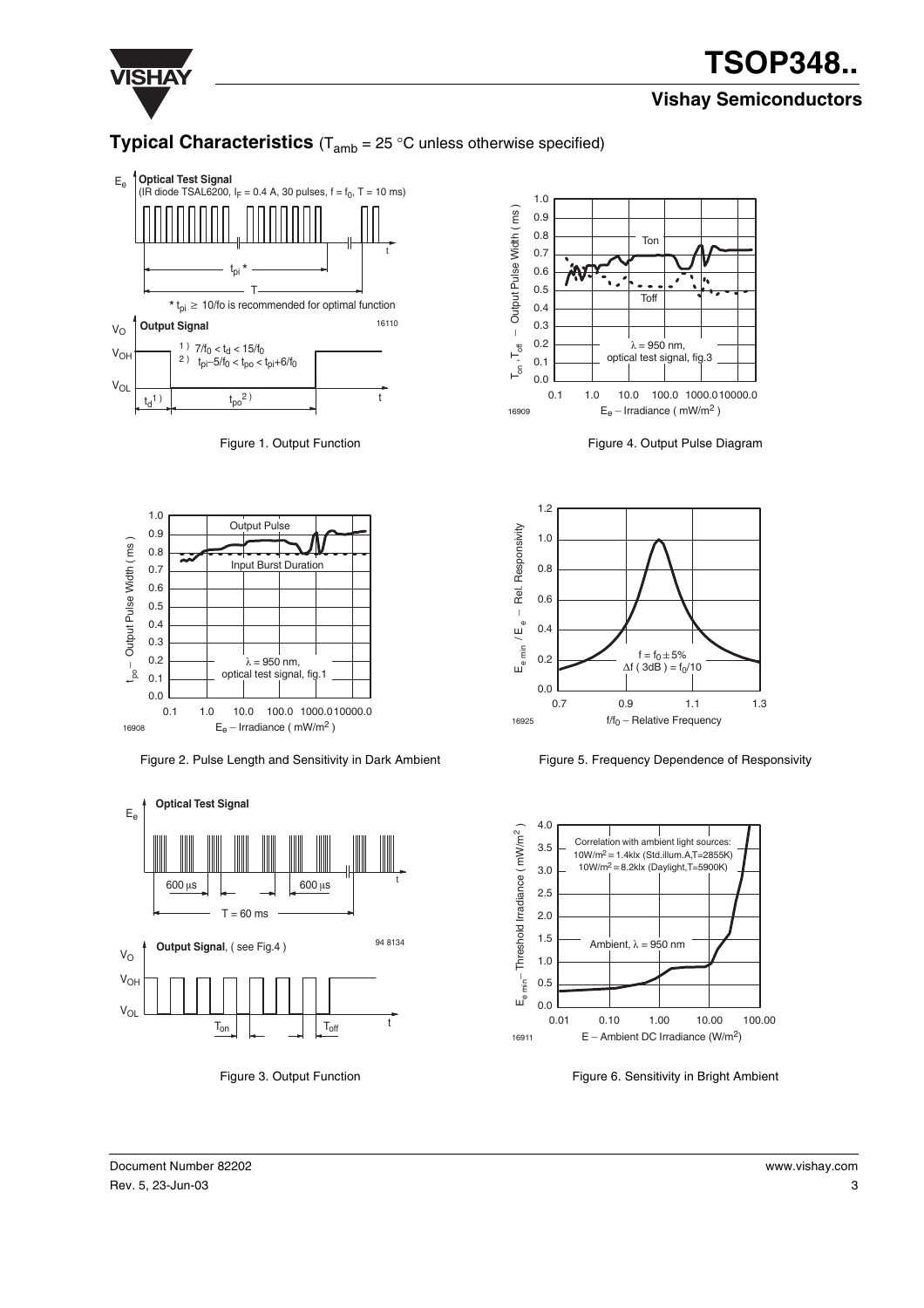# **VISHAY TSOP348.. Vishay Semiconductors**





Figure 7. Sensitivity vs. Supply Voltage Disturbances



Figure 8. Sensitivity vs. Electric Field Disturbances



Figure 9. Max. Envelope Duty Cycle vs. Burstlength



Figure 10. Sensitivity vs. Ambient Temperature



Figure 11. Relative Spectral Sensitivity vs. Wavelength



Figure 12. Directivity

4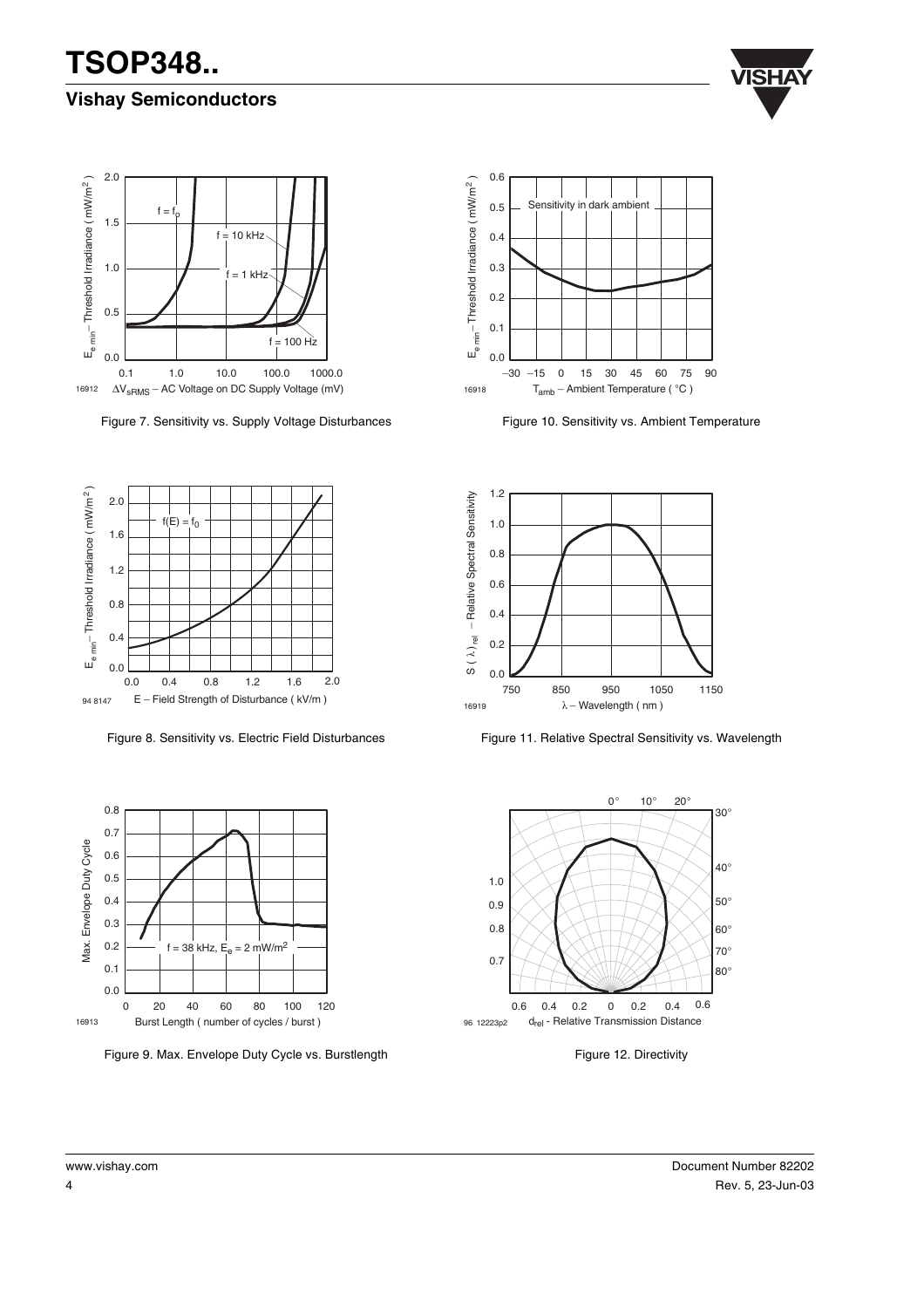**VISHAY TSOP348..**

#### **Vishay Semiconductors**





Figure 13. Sensitivity vs. Supply Voltage

#### **Suitable Data Format**

The circuit of the TSOP348.. is designed in that way that unexpected output pulses due to noise or disturbance signals are avoided. A bandpass filter, an integrator stage and an automatic gain control are used to suppress such disturbances.

The distinguishing mark between data signal and disturbance signal are carrier frequency, burst length and duty cycle.

The data signal should fulfill the following conditions:

• Carrier frequency should be close to center frequency of the bandpass (e.g. 38 kHz).

• Burst length should be 10 cycles/burst or longer.

• After each burst which is between 10 cycles and 70 cycles a gap time of at least 14 cycles is necessary.

• For each burst which is longer than 1.8 ms a corresponding gap time is necessary at some time in the data stream. This gap time should be at least 4 times longer than the burst.

• Up to 800 short bursts per second can be received continuously.

Some examples for suitable data format are: NEC Code (repetitive pulse), NEC Code (repetitive data), Toshiba Micom Format, Sharp Code, RC5 Code, RC6 Code, R-2000 Code, Sony Code.

When a disturbance signal is applied to the TSOP348.. it can still receive the data signal. However the sensitivity is reduced to that level that no unexpected pulses will occur.

Some examples for such disturbance signals which are suppressed by the TSOP348.. are:

• DC light (e.g. from tungsten bulb or sunlight)

• Continuous signal at 38 kHz or at any other frequency

• Signals from fluorescent lamps with electronic ballast with high or low modulation

(see Figure 14 or Figure 15).







Figure 15. IR Signal from Fluorescent Lamp with high Modulation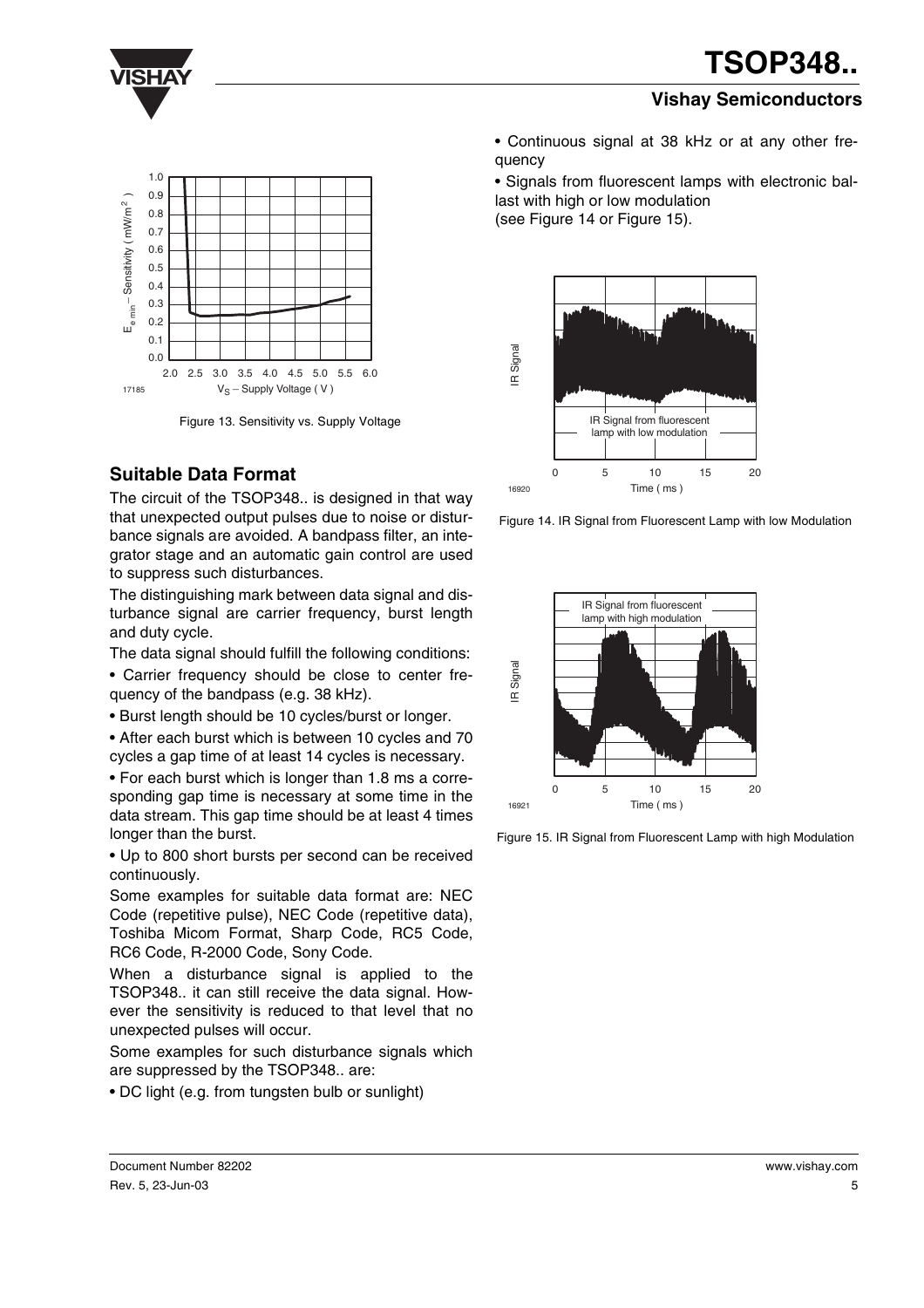# **VISHAY TSOP348..**

## **Vishay Semiconductors**



#### **Package Dimensions in mm**





Not indicated tolerances ±0.2